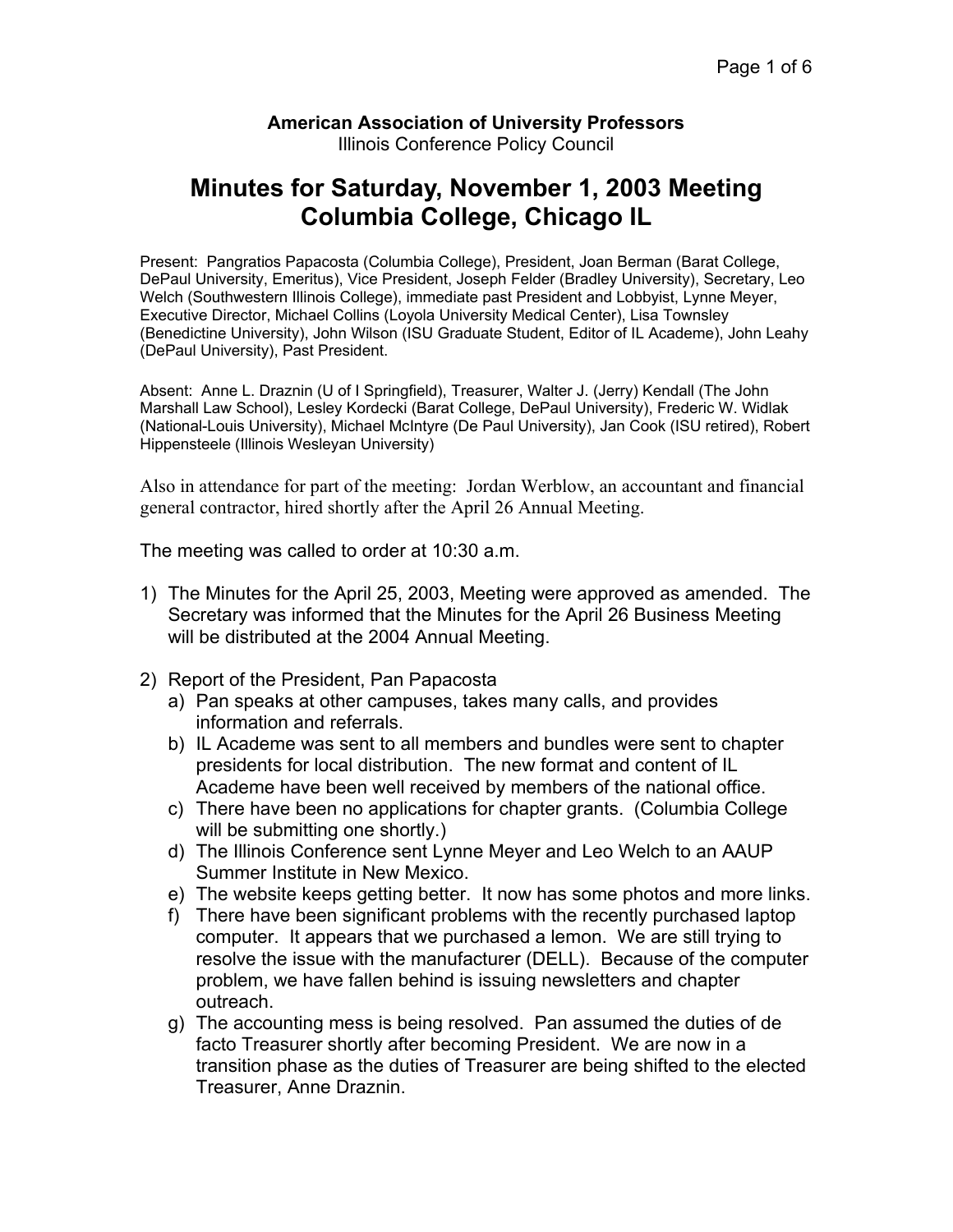- h) John Wilson, the new editor of IL Academe, has computer expertise that has saved us a lot of money.
- 3) Report of the Editor of IL Academe, John Williams
	- a) The deadline for submissions is November 13. The next edition will be sent out a week before Thanksgiving. We need member mailing labels. John was advised to contact Eileen Garner, Administrative Coordinator in the National Office. After the meeting the Secretary found the following contact information: [egarner@aaup.org,](mailto:egarner@aaup.org) 202-737-5900, ext. 3005, to get mailing labels.
	- b) We will send copies to other State Conferences. We will also send copies to the Presidents of Illinois colleges and universities.
	- c) The editor still wants to hear from chapters so that chapter news items can be included.
	- d) The editor would like to be able to announce in the next issue the date, place, and theme of the next annual meeting.
	- e) John Wilson is the first graduate student to serve on the State Council. We should do more to get graduate students to join AAUP. We should get and distribute a brochure aimed at graduate students. John announced that the National Association of Graduate and Professional Students will hold its regional meeting at ISU in March, 2004.
- 4) Report of accountant and financial general contractor, Jordan Werblow of the Hechtman Group, Wilmette, IL
	- a) Jordan was engaged shortly after the April 26 Annual Meeting to do a one year financial report for 2002. Later, Jordan was asked to go back two more years and prepare financial reports for 2001 and 2000. He provided us with Profit and Loss and Balance Sheet reports for 2001, 2002, and 2003, as of the end of November or December. Jordan worked closely with Anne Draznin and was very impressed with her competence and professionalism. His report covers many of the same topics and recommendations found in Anne Draznin's Treasurer's Report, submitted to Council members in advance of this meeting.
	- b) Jordan Werblow made the following discoveries and recommendations.
	- c) AAUP-IL had a tax ID number, but it was invalid because it was not associated with a qualifying organization.
	- d) We have considered Lynne Meyer, our Executive Director, to be an employee, and we did take withholding and Social Security, but we did not remit the money to the relevant governmental agencies. We agreed that Lynne should be treated as an independent contractor, responsible for paying her own taxes. We also agreed that her pay will be adjusted so that she ends up with the same after-tax income she would have received as a regular employee.
	- e) Remission of dues from National is deposited at irregular times. Jordon recommended that we work with National to standardize the timing of remissions and deposit them in a timely scheduled manner.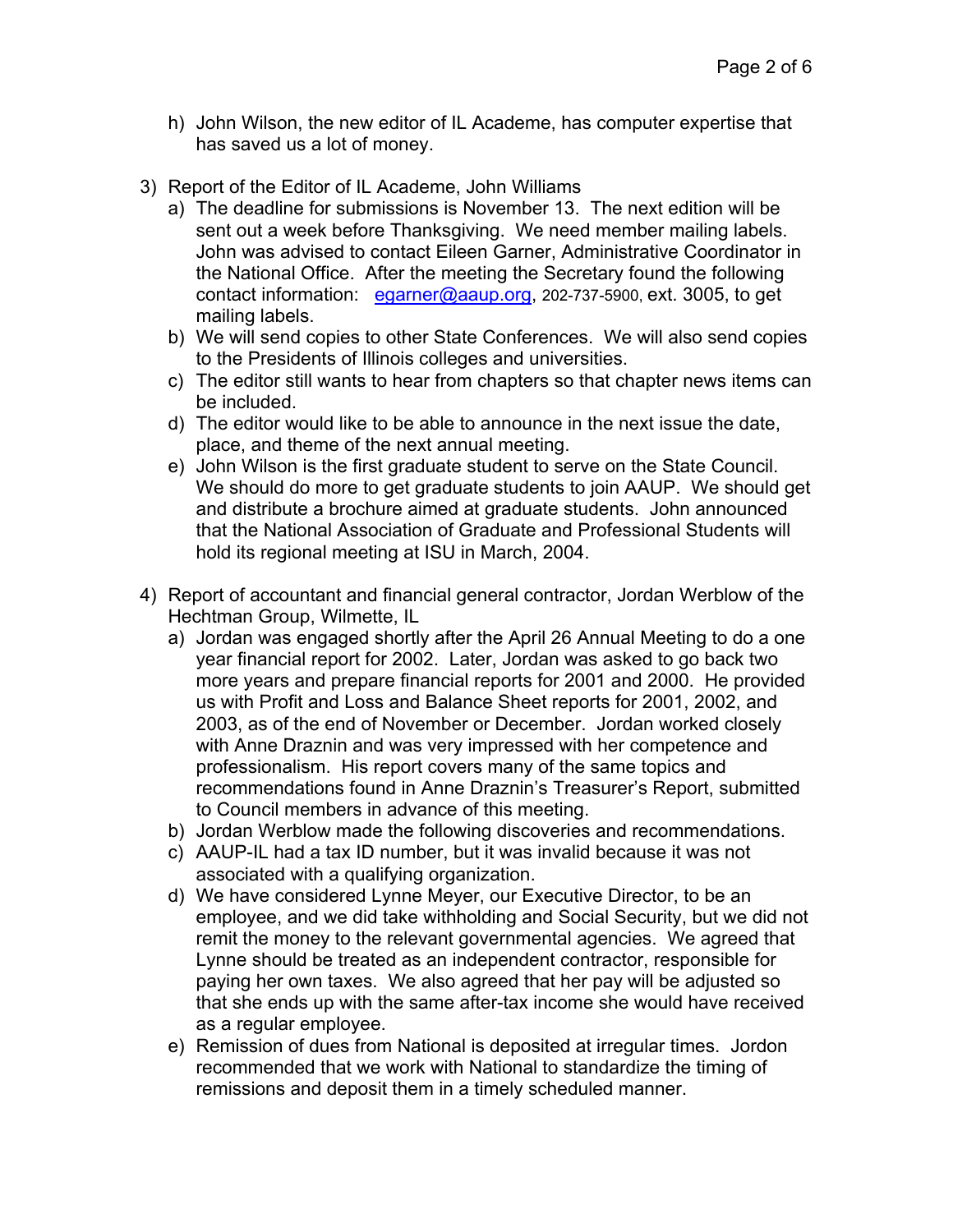- f) Jordan recommended that we centralize where things are sent, where funds are deposited and kept, and from whence disbursements are made.
- g) Jordan recommended that we purchase Quickbooks Pro and issue electronic checks. The program updates balances and accounts automatically. It costs about \$200. A drawback is that the program would reside on just one computer and all checks would have to be issued from that computer. Anne Draznin recommends in her report that we purchase Quickbooks and that it reside in Jordan Werblow's office, where it would be accessible to the Treasurer and other authorized individuals, no matter where they are located.
- h) Jordan recommended that we establish an explicit reimbursement policy. He said that when we issue reimbursements we need to issue 1099 IRS forms to the recipients. He also said that some reimbursements may be taxable.
- i) To be a non-profit tax exempt organization we need to go through an application process. Jordan said that either a 501(c)3 or (c)4 would be appropriate for us. To learn more about an501(c)3's and 4's see the handout by Donna Euben, a lawyer in the national AAUP office, entitled "Taking Care of Business: Managing Chapter and Conference Taxes and Business Affairs."
- j) It is easier to get the (c)4 designation. Essentially, we self-declare that we are a not-for-profit social welfare organization. We would need professional help to get the (c)3 designation. With the latter, but not the former, our members could take their state dues and contributions as a charitable tax deduction. One drawback of the latter is that our lobbying would be more limited.
- k) In either case, we should incorporate, if only to limit the liability of officers, employees, volunteers and members. We would need professional help to incorporate.
- l) Jordan's time far exceeded what was originally envisioned. He will submit a bill for the time he and his staff have put in. The rates will be in the \$100 to \$200 per hour range.
- 5) Treasurer's Report: Anne Draznin
	- a) Anne Draznin could not attend. She submitted a written report to Council members in advance of this meeting. I incorporated most of her points and recommendations above.
	- b) Pan Papacosta, who acted as *de facto* assistantTreasurer until accounts and records were ready to be transferred to Anne Draznan, submitted a complete statement of all checks issued under his name, including an explanation for each check.
- 6) More on incorporation. Various members said that they would consult with spouses and acquaintances who have legal expertise.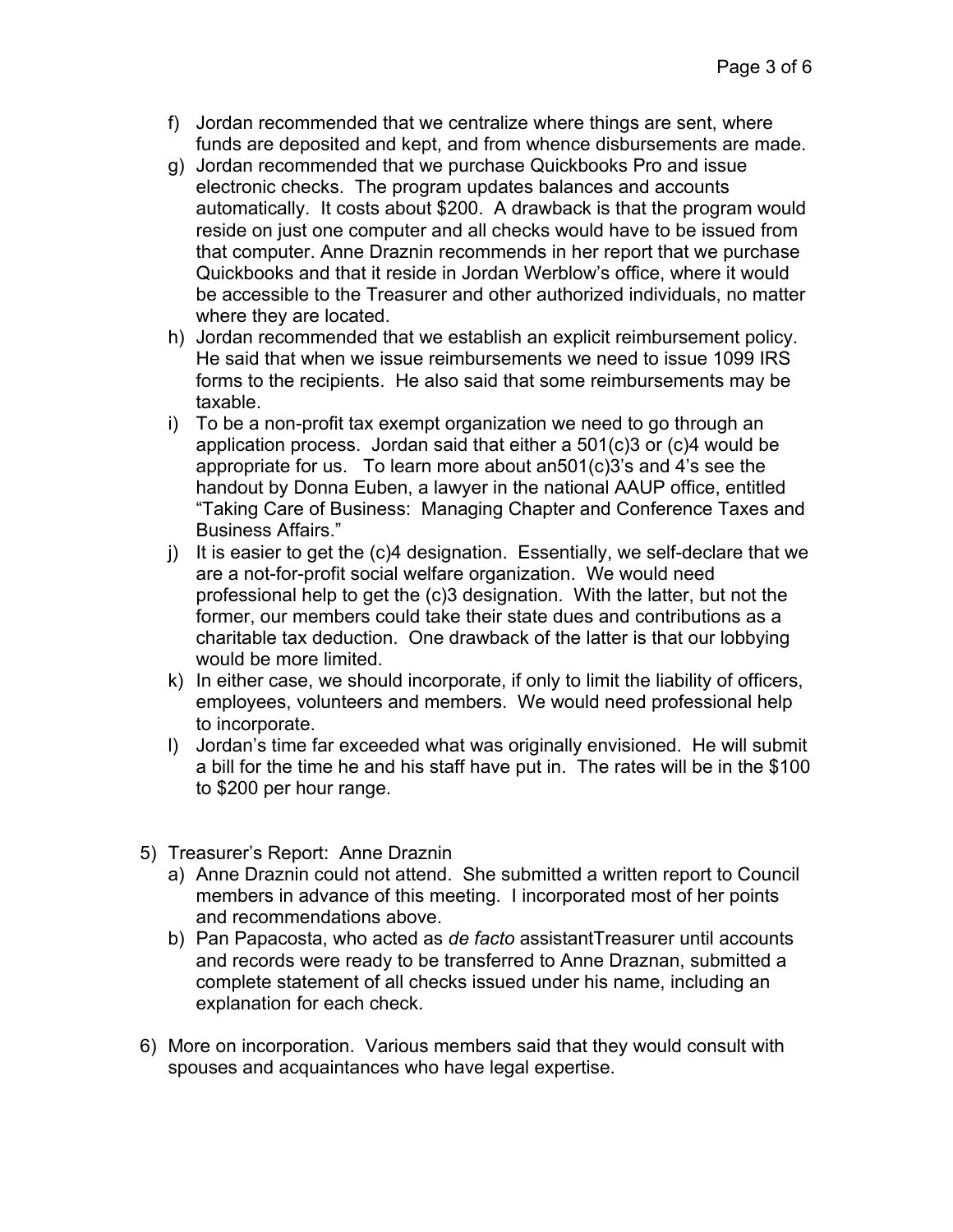- a) John Wilson moved that the Executive Committee explore the options and initiate steps leading to incorporation in the State of Illinois, including drafting articles of incorporation and drafting any changes to our constitution required by same, if any. Michael Collins seconded. Discussion followed. These questions were asked, but not answered: Is bonding of the Treasurer part of incorporation? To what extent is the Treasurer's personal liability limited by incorporation? (Personal risk was one of Anne's concerns.) It was recommended that we look into the practices regarding incorporation of other state conferences and identify "best practices." John Wilson's motion carried unanimously.
- 7) Discussion of the duties of the Treasurer.
	- a) One possibility, described on pages 6 and 7 of the Treasurer's Report, is to have the Executive Director keep track of the incoming requests for reimbursement and bills, have the Treasurer approve or disapprove the expenditures, and have the Executive Director issue checks and generate a monthly report of all transactions for the Treasurer so the Treasurer can keep track of the expenses on an ongoing basis.
	- b) Another, more in keeping with our standard practice, is for the Council to have responsibility for approval and the Treasurer to have responsibility for dispersal and record-keeping.
	- c) Pan Papacosta moved that we specify in writing the job descriptions of all constitutional officers, starting with Treasurer. Pan Papacosta then proposed specific language for the job description and duties of Treasurer, based on the language in *Robert's Rules of Order*. Lisa Townsley seconded. After discussion and accepted friendly amendmentswe agreed on the following language:

Job Description of Treasurer of AAUP-IL

The Treasurer of AAUP-Il is the custodian of its funds and receives and disburses them upon authority from the President and/or the Executive Committee. A Treasurer shall be bonded. The Treasurer should prepare monthly statements and a report once a year to be presented at the annual meeting. The annual report will be audited by an audit committee or an independent accountant. The auditor's report should be presented following the Treasurer's report. The Treasurer must prepare an annual budget to be presented to the Council for approval at the Fall meeting. Copies of the monthly statements, budget and annual report should be kept at the Conference's main office.

d) Leo Welch proposed that the President be given a small discretionary budget. Leo proposed that there be a recall provision. Leo also proposed that in the event of a recall, resignation, or incapacity, the President should have the power to make an interim appointment, subject to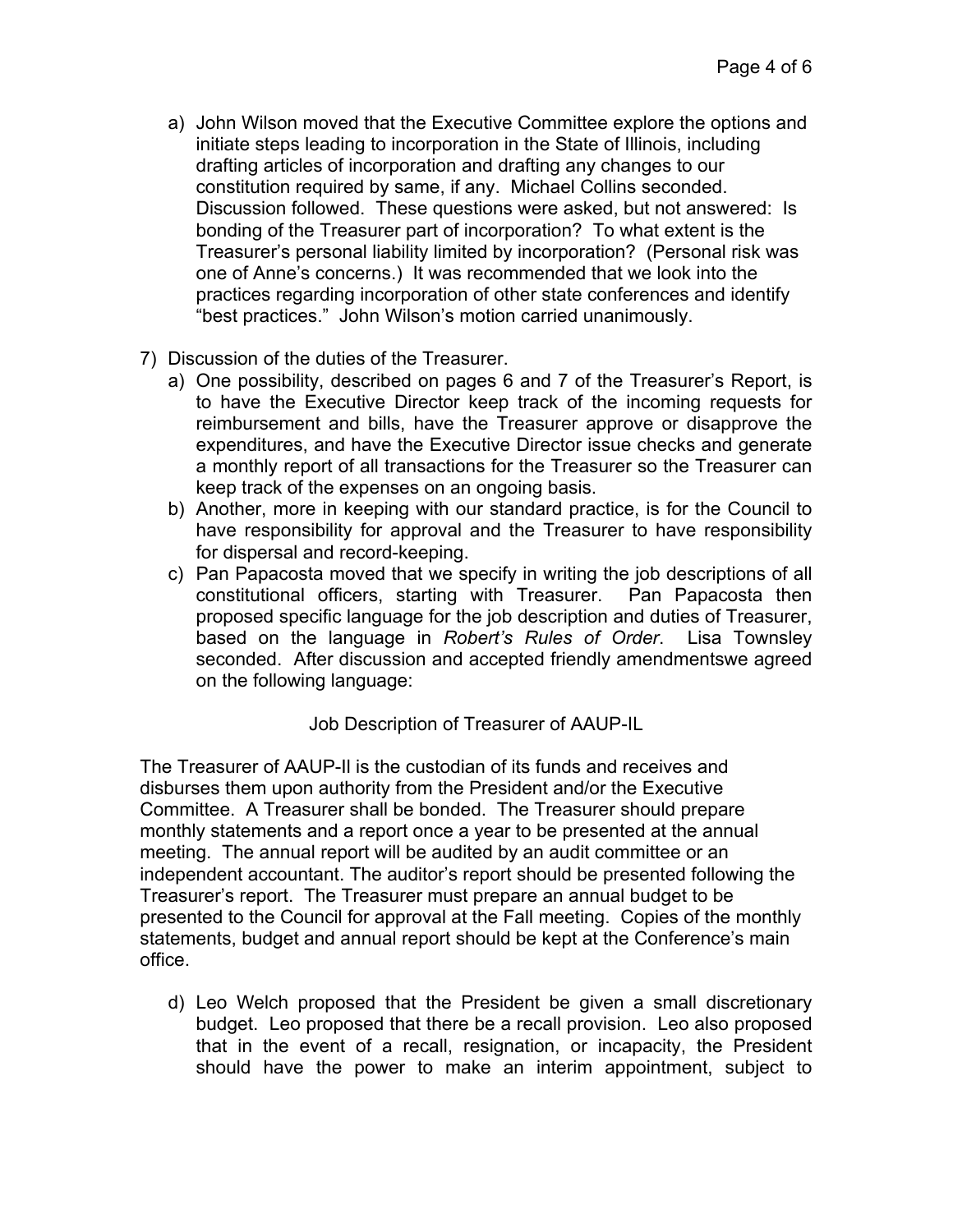approval by the Executive Committee. There was general agreement but no formal vote was taken on Leo's proposals.

- 8) Planning for Annual Meeting
	- a) Pan Papacosta proposed Chicago, in hopes of greater attendance.
	- b) Jack Leahy suggested that the main topic be contingent faculty. See the September/October issue of Academe. Jack also proposed breakout sessions for administrators.
	- c) There was much discussion of other topics and formats.
	- d) A long list of possible keynote speakers was compiled.
	- e) Possible dates are April  $17<sup>th</sup>$  or  $24<sup>th</sup>$ .
- 9) Nominating Committee
	- a) It was decided that the nominating committee should be made up of 2 or 3 Council members and 2 or 3 people not on the Council.
	- b) Positions to be filling include President, Vice President, and 2 Council seats.

10) Legislative Report: Leo Welch

- a) Leo proposed creation of a new (constitutional?) Conference officer position called the "Officer for Legislative and Governing Board Affairs." The officer would be a member of the Executive Committee. The officer would attend IBHE meetings (roughly 6 per year in various locations throughout the state), monitor state legislative activity dealing with higher education, testify before and submit written reports to legislative committees, meet informally with legislators and their staffs, and generally serve as lobbyist for AAUP-IL.
- b) Leo has been performing these functions for years, and he is a member of the Council by virtue of being the immediate past President. His proposal would ensure that the lobbying function be done by someone who is an elected or an appointed member of the Executive Committee. Before Leo assumed the lobbying function without pay, we employed a Springfield lobbyist for about \$2000 per year. Until recently, there was usually at least one member of the Council who concurrently served on the Faculty Advisory Committee to the IBHE.
- c) Leo also recommended that a budget item of \$2500 be approved for the 2004 calendar year to cover the costs of attending IBHI meetings and lobbying.

Pan Papacosta moved acceptance in principle of creating an "Officer for Legislative and Governing Board Affairs." John Wilson moved authorization and funding immediately, pending creation of the official position. Both motioned passed unanimously.

d) Leo presented a written Legislative Report listing all higher education bills signed into law, vetoed by the Governor, and not yet passed by both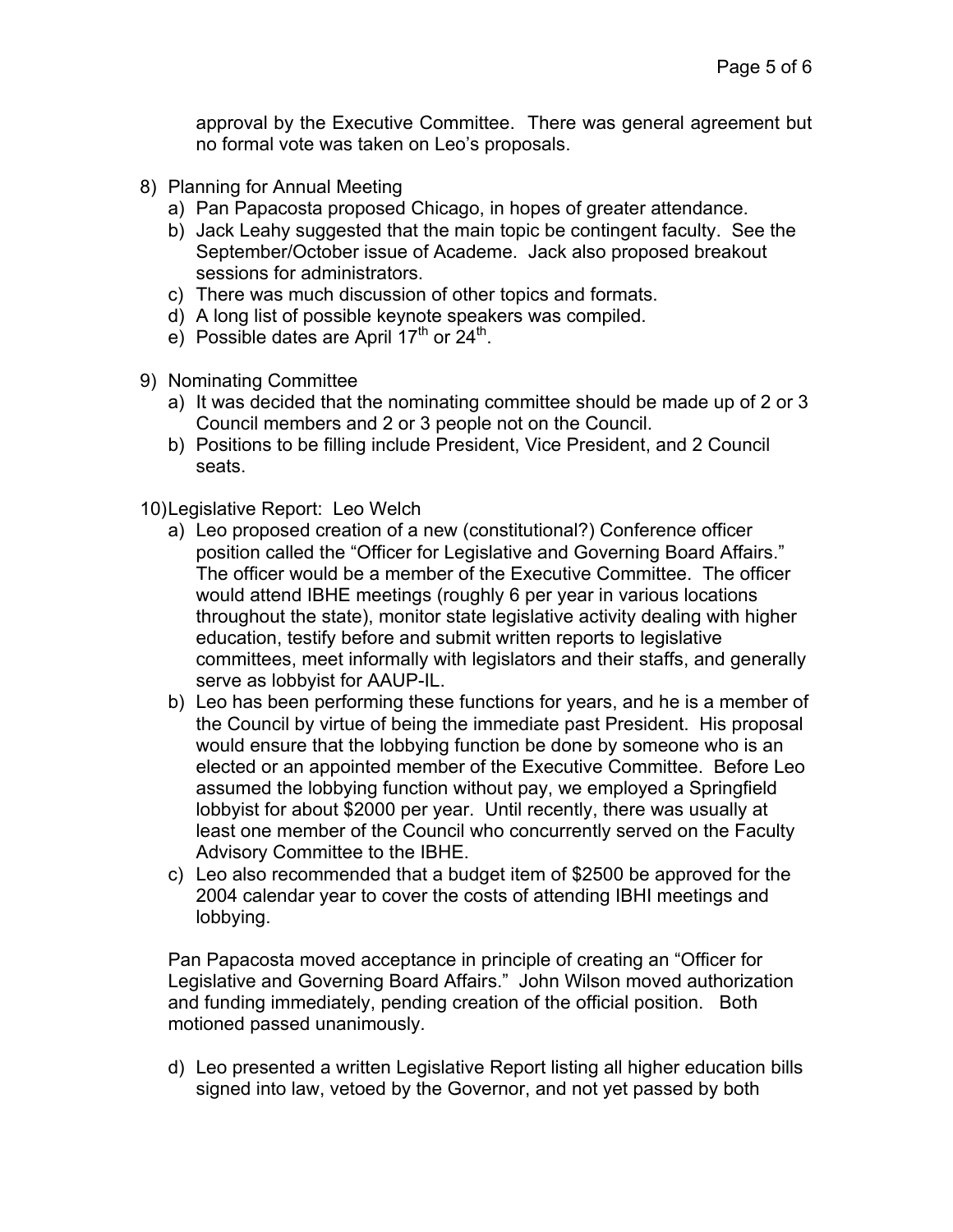houses. He called special attention to the new Higher Education Budget (HB2671 – FY 04 and following) and the Redefinition of Educational Employee (House Bill 1457).

e) Leo pointed out that individual campuses can have independent union affiliations, including affiliations with AFT. A case in point has arisen at UIC. The faculty at that campus request joint AFT - AAUP membership for purposes of organization. Discussion followed, including discussion of the growing tension between AFT and the Collective Bargaining Congress of AAUP, and the fact that they sometimes launch competing unionization drives.

Leo Welch Moved the following: Should the faculty of UIC prefer a joint AAUP-AFT affiliation in its attempt to organize and form a union, we honor and support the choice - as long as AAUP principles are strongly adhered to. John Wilson seconded. The motioned passed unanimously.

- f) Leo reported on the PEW Trust's "National Forum on College-Level Learning." He gave Council members copies of a PEW Trust document summarizing the project (available at <http://www.people.virginia.edu/~mam5mc/nationalforum.html>Leo also handed out a memorandum summarizing his views on the PEW Trust project. In his opinion, it is a seriously flawed attempt to impose a uniform grading system on student outcomes. Leo thinks that the PEW project will lead to a "No Child Left Behind" for Higher Education. He pointed out, as he had at the April, 2003 meetings, that the National AAUP Committee on College and University Teaching, Research, and Publications, issued a report in June 1991 entitled "Mandated Assessment of Educational Outcomes." Point 1 in the AAUP Report says that "The faculty should have primary responsibility for establishing the criteria for assessment and methods for implementation. " The pilot has people from outside the state and the ILBHE staff decides the criteria and methods. Within institutions it is implemented by staff, not faculty. Point 2 in the AAUP Report says that "The assessment should focus on... institutionally determined goals and objectives." The pilot is "one size fits all." Institutions decide whether or not to participate in the pilot, but the institutional decision is made by university presidents, not by faculty.
- g) Leo is working with Tom Guild (Oklahoma) and Jiim Richardson (Nevada) on the issue and has asked Jane Buck to address the issue at the Collective Bargain Congress meeting in December. John Wilson asked to get information from and about PEW.
- 11) Mike Collins, Loyola University Medical School, needs a speaker who can address Medical School issues.

Motion to adjourn at 2:30 P.M.